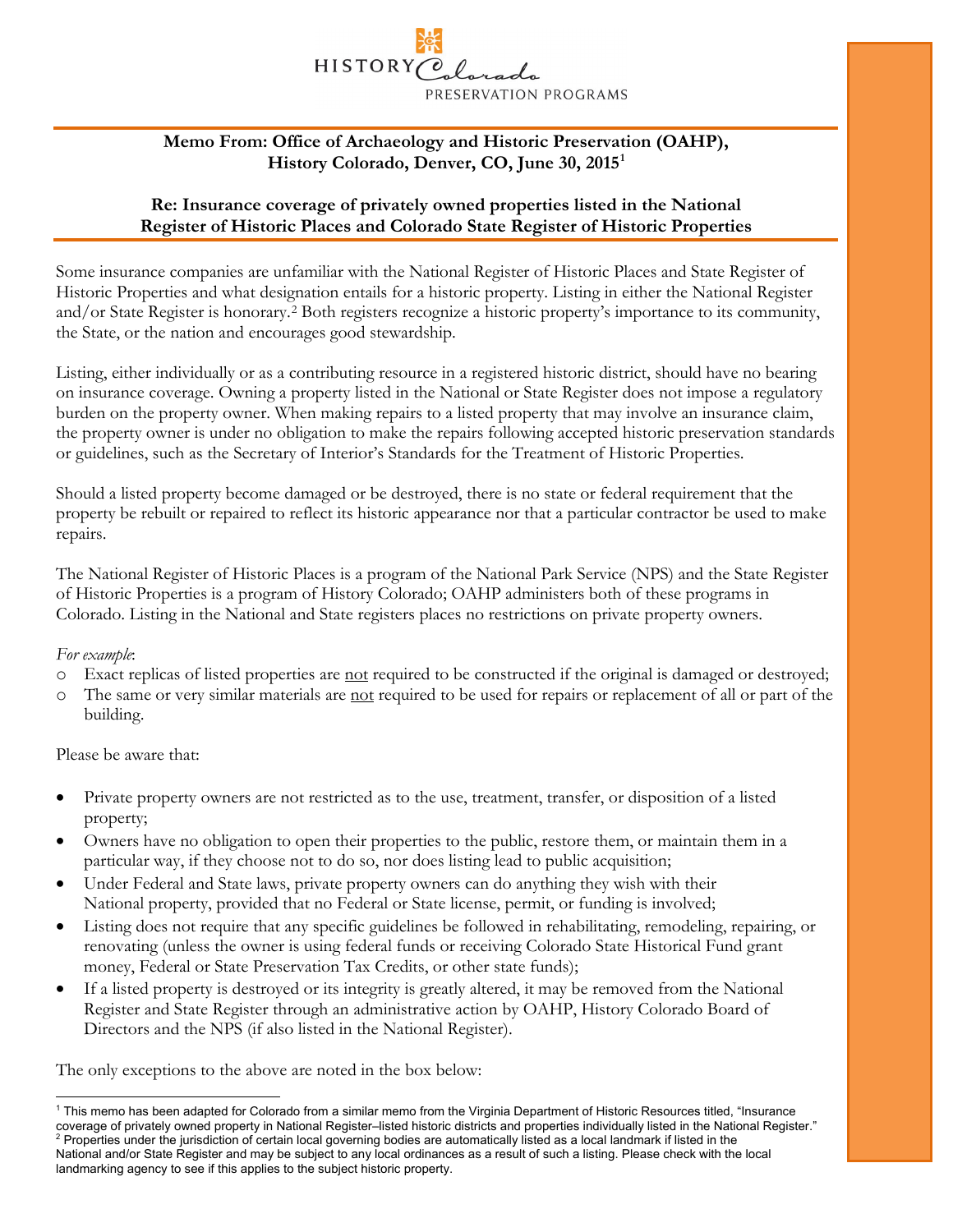#### **Exceptions**

If a property is listed in or eligible for listing in the National Register, the National Historic Preservation Act requires the Federal government to take into account the possibility of adverse effects on the historic property by a project that receives *federal* licensing, permitting, or funding. If a property is listed in or eligible for listing in the State Register, the State Register Act requires the State Historic Preservation Officer (OAHP) to take into account the possibility of adverse effects on the historic property by a project that receives *state* licensing, permitting, or funding.

Questions about repairs to historic buildings often arise in the wake of natural and manmade disasters, especially in places that have been declared disaster areas by either Federal or State government. The Federal Emergency Management Agency (FEMA) generally is the federal agency that responds first to such disasters. The Colorado Division of Homeland Security & Emergency Management is the state agency that responds. FEMA has extensive information about historic preservation and requirements for making repairs when *federal* funds, licenses or permits are used, at the following website: [https://www.fema.gov/emergency](http://www.fema.gov/environmental-planning-and-historic-preservation-program/historic-preservation-information)[managers/practitioners/environmental-historic.](http://www.fema.gov/environmental-planning-and-historic-preservation-program/historic-preservation-information) For information regarding the Colorado Division of Homeland Security & Emergency Management see: [http://www.coemergency.com](http://www.coemergency.com/)

An insurance claim filed by a private homeowner to his/her insurance company to repair typical damage, such as a fallen tree, burglary, vandalism, water or smoke damage, or other incidents is not the type of action generally considered subject to government oversight as it will not receive any federal licensing, permitting, or funding. If a property is within a Federal- or State-declared disaster area, such as parts of Colorado after the 2013 and 2015 floods and 2012-2013 wildfires, the property owner and their insurance company are likely to work with disaster response agencies. OAHP staff also can assist in the wake of a disaster.

Federal and State Preservation Tax Credits for rehabilitation may be available for listed properties, should a property owner choose to use them, to offset maintenance and rehabilitation costs. OAHP administers the Federal and State Preservation Tax Credit programs by assisting owners who are considering potential tax credit projects for historic properties. To learn more about these programs, visit our website at: <https://www.historycolorado.org/preservation-tax-credits>

A property listed in the State or National Register may also qualify for Colorado State Historical Fund grants; visit: <https://www.historycolorado.org/state-historical-fund> for more information.

To review the National Register's rights of private property owners, please consult the federal regulations concerning the program, as follows:

Further information can be found on the National Register [website.](https://www.nps.gov/subjects/nationalregister/faqs.htm)

National Historic Preservation Act. United States Code, Title 16, Subsection 470, or 16 USC 470. The full text of the law is available [here.](https://uscode.house.gov/view.xhtml?req=granuleid%3AUSC-prelim-title54-subtitle3&saved=%7CKHRpdGxlOjU0IHNlY3Rpb246MzAwMTAxIGVkaXRpb246cHJlbGltKSBPUiAoZ3JhbnVsZWlkOlVTQy1wcmVsaW0tdGl0bGU1NC1zZWN0aW9uMzAwMTAxKQ%3D%3D%7CdHJlZXNvcnQ%3D%7C%7C0%7Cfalse%7Cprelim&edition=prelim)

Regulations for the National Register of Historic Places. Code of Federal Regulations, Part 36, subsection 60.2 (commonly abbreviated as 36 CFR 60 (subsection 60.2)). The regulations are available online [here.](https://www.ecfr.gov/cgi-bin/text-idx?SID=b36f494ab8c19284178b4c593eda2a8f&tpl=/ecfrbrowse/Title36/36cfr60_main_02.tpl)

For more information about the State Register program and rights of property owners, please see:

<https://www.historycolorado.org/colorado-state-register-historic-properties> (under Benefits of Listing);

To review the Colorado State Register of Historic Properties law which established the program, please see: <https://www.historycolorado.org/sites/default/files/media/document/2017/1307.pdf>